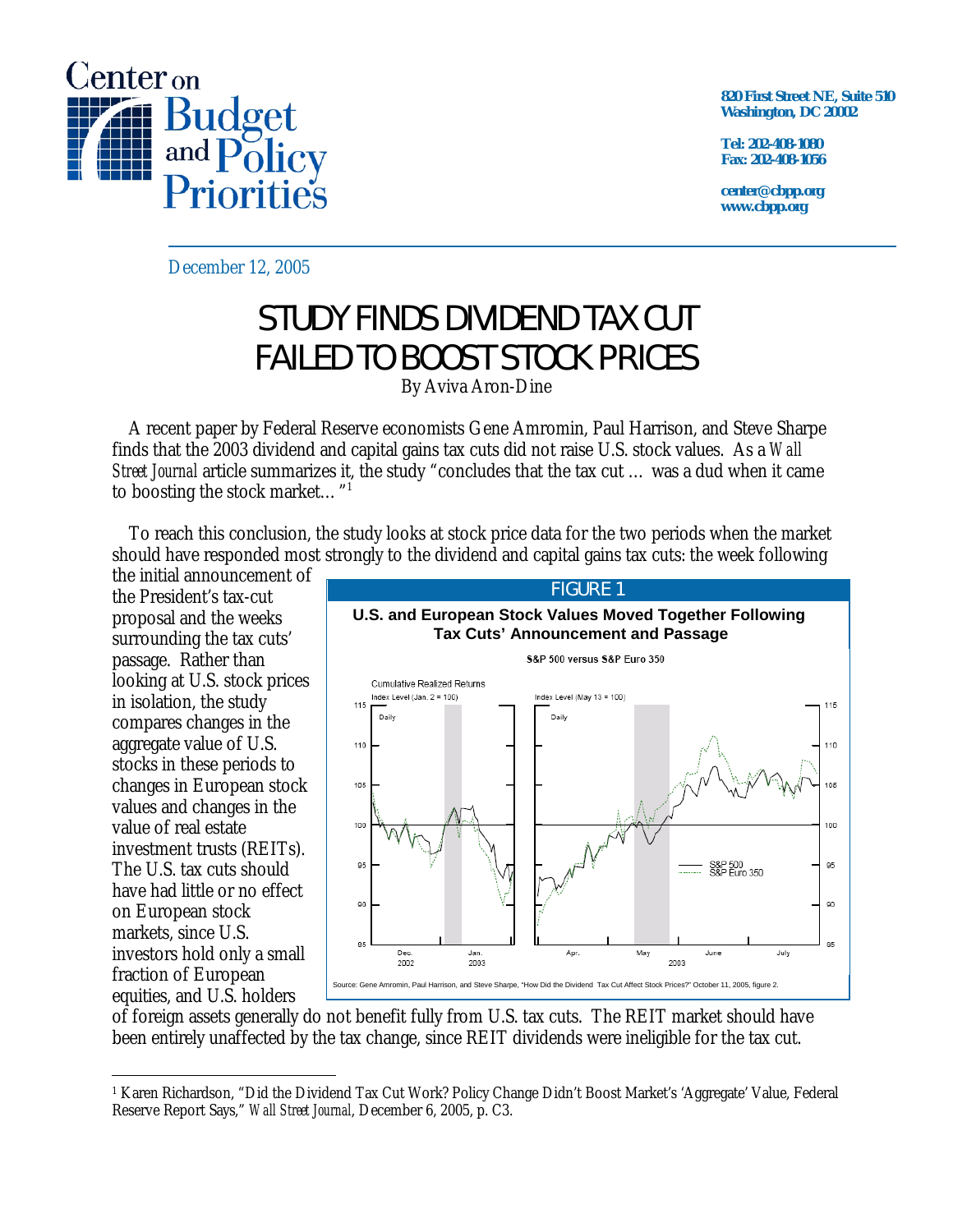The study finds that both European and REIT aggregate stock values closely tracked U.S. aggregate stock values during the periods studied (see graph above). The authors infer that all markets studied were responding to other factors, with the tax cuts playing little or no role.<sup>2</sup> As Sharpe told the *Wall Street Journal,* "any effect of the dividend tax cut should have resulted in a differential in performance" between U.S. and European markets, and the study found no such differential.<sup>3</sup> The authors conclude: "We fail to find much, if any, imprint of the dividend tax cut news on the value of the aggregate stock market."4

## Why Did the Tax Cut Fail to Boost Stock Values?

In their study, the authors reach the conclusion that the dividend and capital gains tax cuts failed to boost stock values, but they do not reach a conclusion as to why.

They do suggest two possible explanations. The first is that the tax cuts had little effect on stock prices because such a significant fraction of U.S. corporate stock is held in tax-preferred accounts or by non-profits and pension plans. Dividends paid on such stock were already exempt from personal income taxes and thus could not benefit from the 2003 dividend tax cut.

The second possibility the authors consider is that the tax cuts failed to boost stock prices because they were temporary (scheduled to expire at the end of 2008). To evaluate this explanation, the authors compare changes in stock prices (in the period after the tax cuts' announcement and the period surrounding their passage) among firms paying high dividends to changes in stock prices among firms paying low dividends. While stockholders in firms that pay out little of their value in dividends may have expected little gain from a temporary tax cut, stockholders in firms that pay out much of their value in dividends should have expected significant gains, and so stock prices in these firms should have risen relative to those of other firms.

The authors do find that the high-dividend stocks performed better in the period immediately following the tax cuts' announcement and the period surrounding the tax cuts' passage, but they find that the performance differential dissipated quickly. Thus even in the case of firms whose investors would benefit significantly from a temporary dividend tax cut, there was no persistent stock market response. The authors also find that companies with *no* dividends performed better in these periods than high-dividend firms. If these companies were counted as "low-dividend," it is likely that much, if not all, of even the short-lived difference between high-dividend and low-dividend stocks would disappear.

 $\overline{a}$ 

<sup>2</sup> One might wonder whether, if U.S. and European stock values always tend to move together, their close relationship during the periods studied really proves that the U.S. tax cut had no effect. The authors address this issue by examining what they term abnormal returns, a measure of whether movements in the two stock markets are less than usually correlated. If the U.S. tax cut was having a significant effect in the U.S., then the two markets should have been less than usually, even if still highly, correlated. The study finds that this was not the case.

<sup>3</sup> Karen Richardson, "Did the Dividend Tax Cut Work? Policy Change Didn't Boost Market's 'Aggregate' Value, Federal Reserve Report Says."

<sup>4</sup> Gene Amromin, Paul Harrison, and Steve Sharpe, "How Did the Dividend Tax Cut Affect Stock Prices?" October 11, 2005.